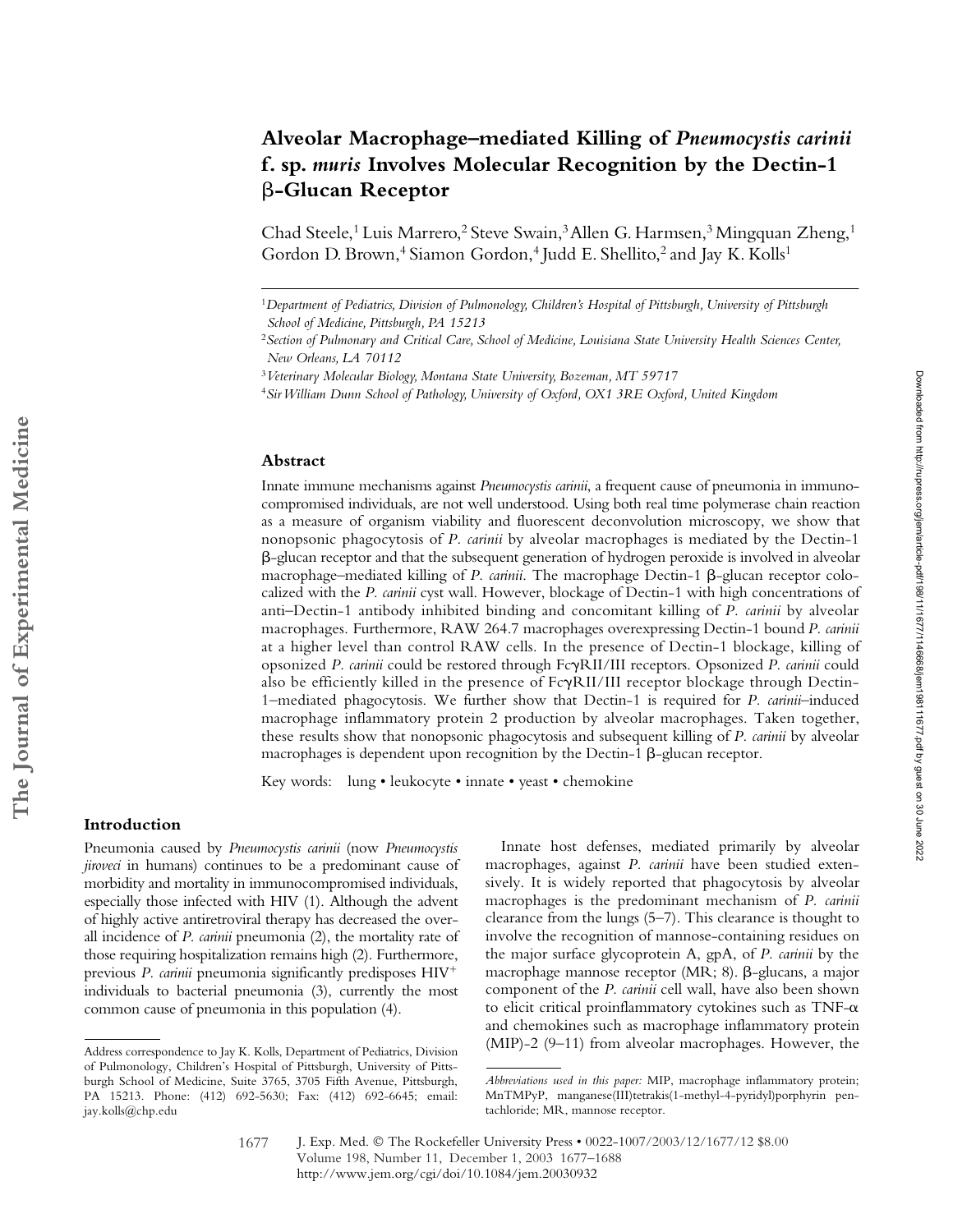mechanisms by which macrophages phagocytose and kill *P. carinii* are not completely understood. It is hypothesized that upon phagocytosis, the oxidative burst by macrophages, primarily the generation of hydrogen peroxide and superoxide, has a direct cytotoxic effect on *P. carinii* (12– 14). Indeed, studies have shown impaired hydrogen peroxide and superoxide production by alveolar macrophages from HIV<sup>+</sup> individuals with  $\leq$ 200 CD4<sup>+</sup> T cells/mm<sup>3</sup> with and without *P. carinii* infection (15).

A major limitation in investigations of *P. carinii* is the lack of the ability of the organism to be cultured in vitro (16). Due to this limitation, traditional in vitro assays using radiometric labeling of *P. carinii* have not provided robust measurements of organism viability (6, 17). In this study, using quantitative real time PCR for *P. carinii* ribosomal RNA integrity, which correlates with organism viability (18, 19), we demonstrate that in vitro killing of nonopsonized *P. carinii* by alveolar macrophages involves recognition by the newly described Dectin-1  $\beta$ -glucan receptor, a small, type II transmembrane protein that functions as the predominant  $\beta$ -glucan pattern recognition receptor on macrophages (20, 21). Moreover, recognition by Dectin-1 mediates release of the proinflammatory CXC chemokine MIP-2 by alveolar macrophages.

## **Materials and Methods**

*Mice.* Male C57BL/6 mice, 6–8 wk of age, were purchased from the National Cancer Institute, National Institutes of Health. MR-deficient (MR<sup>-/-</sup>) mice were generated on the 129SvJ  $\times$ C57BL/6 background and were backcrossed to the C57BL/6 strain for seven generations (22). All animals were housed in a specific pathogen-free facility and handled according to institutionally recommended guidelines.

*Peritoneal and Alveolar Macrophage Isolation.* To isolate peritoneal macrophages, male C57BL/6 mice were administered 3% sterile thioglycollate intraperitoneally and allowed to rest for 5–7 d. Thereafter, animals were killed and a peritoneal lavage was performed using 10 ml RPMI 1640 (Invitrogen). The lavage fluid was centrifuged at 300 *g* for 10 min and the subsequent cell pellets were enumerated using a hemacytometer. For alveolar macrophage isolation, male C57BL/6 or  $MR^{-/-}$  mice were anesthetized with intraperitoneal pentobarbital and killed by exsanguination. Thereafter, lungs were lavaged through an intratracheal catheter with prewarmed (37°C) calcium and magnesium-free PBS supplemented with 0.6 mM EDTA. A total of 10 ml was used in each mouse in 0.5-ml increments with a 30-s dwell time. The lavage fluids were pooled and centrifuged at 300 *g* for 10 min, and the cells were collected for the coculture assay. To ensure that each cell preparation was enriched for macrophages, 25,000 cells were cytospun onto slides and stained with hematoxylin and eosin. Cell preparations were generally 98% enriched for peritoneal or alveolar macrophages.

*P. carinii f. sp. muris Isolate.* A preparation of *P. carinii* was prepared as previously described (23, 24). In brief, CD40 ligand knockout mice previously inoculated with *P. carinii* were injected with a lethal dose of pentobarbital, and the lungs were aseptically removed and frozen for 30 min at  $-70^{\circ}$ C in 1 ml PBS. Frozen lungs were thereafter homogenized in 10 ml PBS (Model 80 Stomacher; Tekmar Instruments), filtered through sterile gauze, and pelleted at 500  $g$  for 10 min at 4 $\rm ^{o}C$ . The pellet was resuspended in PBS and the number of *P. carinii* cysts were enumerated microscopically using a modified Giemsa stain (Diff-Quik; Baxter). The preparation was adjusted to  $2 \times 10^6$  cysts/ml and 50  $\mu$ l aliquots were placed into tubes containing 200  $\mu$ l 90% fetal bovine serum supplemented with 10% dimethylsulfoxide and stored at  $-80^{\circ}$ C. Using this storage method, stable *P. carinii* viability, as determined by quantitative real time PCR (18), can be maintained for 1 yr.

*P. carinii Viability Assay.* Macrophages (106/ml) in a volume of 100  $\mu$ l were cocultured with *P. carinii* (10<sup>4</sup> cysts/ml, 100  $\mu$ l) for 16 h at 37°C, 5% CO<sub>2</sub>. Controls include *P. carinii* incubated with medium alone. The contents of each well were collected and pelleted at 800 *g* for 5 min. The supernatants were discarded and total RNA was isolated from the cell pellets using TRI-ZOL™ reagent (Invitrogen). Viability of *P. carinii* was analyzed through real time PCR measurement of rRNA copy number and quantified by using a standard curve of known copy number of *P. carinii* rRNA as previously described (18). This methodology detects viable *P. carinii* organisms as evidenced by the absence of detectable *P. carinii* rRNA in samples subjected to heat inactivation or exposure to trimethoprim/suflamethoxazole. Percent killing was defined as:  $1 - rRNA$  copy number from wells containing macrophages + *P. carinii* rRNA copy number from wells containing *P. carinii* alone  $\times$  100.

*Analysis of Phagocytosis and Oxidative Killing Mechanisms.* In experiments to determine whether phagocytosis was critical for macrophage killing of *P. carinii*, macrophages were pretreated with 10  $\mu$ M cytochalasin D for 30 min at 37 $\mathrm{^{\circ}C}$  (Sigma-Aldrich). Thereafter, the macrophages were washed twice and cocultured with *P. carinii*. To address oxidative killing mechanisms, macrophages and *P. carinii* were cocultured in the presence or absence of  $5,000$  U/ml catalase, 1 mM N $\omega$ -nitro-L-arginine methyl ester (both from Sigma-Aldrich), or 100  $\mu$ M manganese(III)tetrakis(1methyl-4-pyridyl)porphyrin pentachloride (MnTMPyP; Calbiochem). There was no effect of any reagent on macrophage viability. Controls included *P. carinii* cultured in the presence or absence of each reagent.

-*-Glucan and MR Carbohydrate Inhibition Experiments.* In experiments to determine the effects of  $\beta$ -glucan and MR blockage on the killing of *P. carinii*, macrophages were preincubated with medium alone or 100-600  $\mu$ g/ml glucan or mannan for 30 min at 37 C (all from Sigma-Aldrich), and *P. carinii* was added thereafter. Controls included *P. carinii* cultured in the presence or absence of glucan or mannan.

*FITC Labeling of P. carinii. P. carinii* was labeled with FITC as previously described (25). In brief, 5-ml suspensions of *P. carinii*  $(4 \times 10^5 \text{ cysts/ml})$  were incubated with 0.1 mg/ml FITC in PBS (Sigma-Aldrich) for 30 min at 37°C. Thereafter, the suspension was washed three times for 10 min at 1,300 *g*. The final pellet was resuspended in 1 ml medium and a small aliquot was viewed under fluorescent microscopy for confirmation of FITC labeling. Both cyst and trophozoite forms were labeled and viability was not affected.

*Analysis of Dectin-1.* Initial experiments determined that alveolar macrophages expressed high levels of Dectin-1. In experiments to determine the effects of blocking the Dectin-1  $\beta$ -glucan receptor on macrophage-mediated killing, macrophages were preincubated with 2.0  $\mu$ g/ml of the monoclonal antibody 2A11 for 30 min at  $37^{\circ}$ C, a rat anti-mouse Dectin-1 IgG2b antibody (20), and thereafter cocultured with *P. carinii*. Controls included macrophages cultured with an irrelevant IgG2b antibody and *P. carinii* cultured in the presence or absence of either antibody.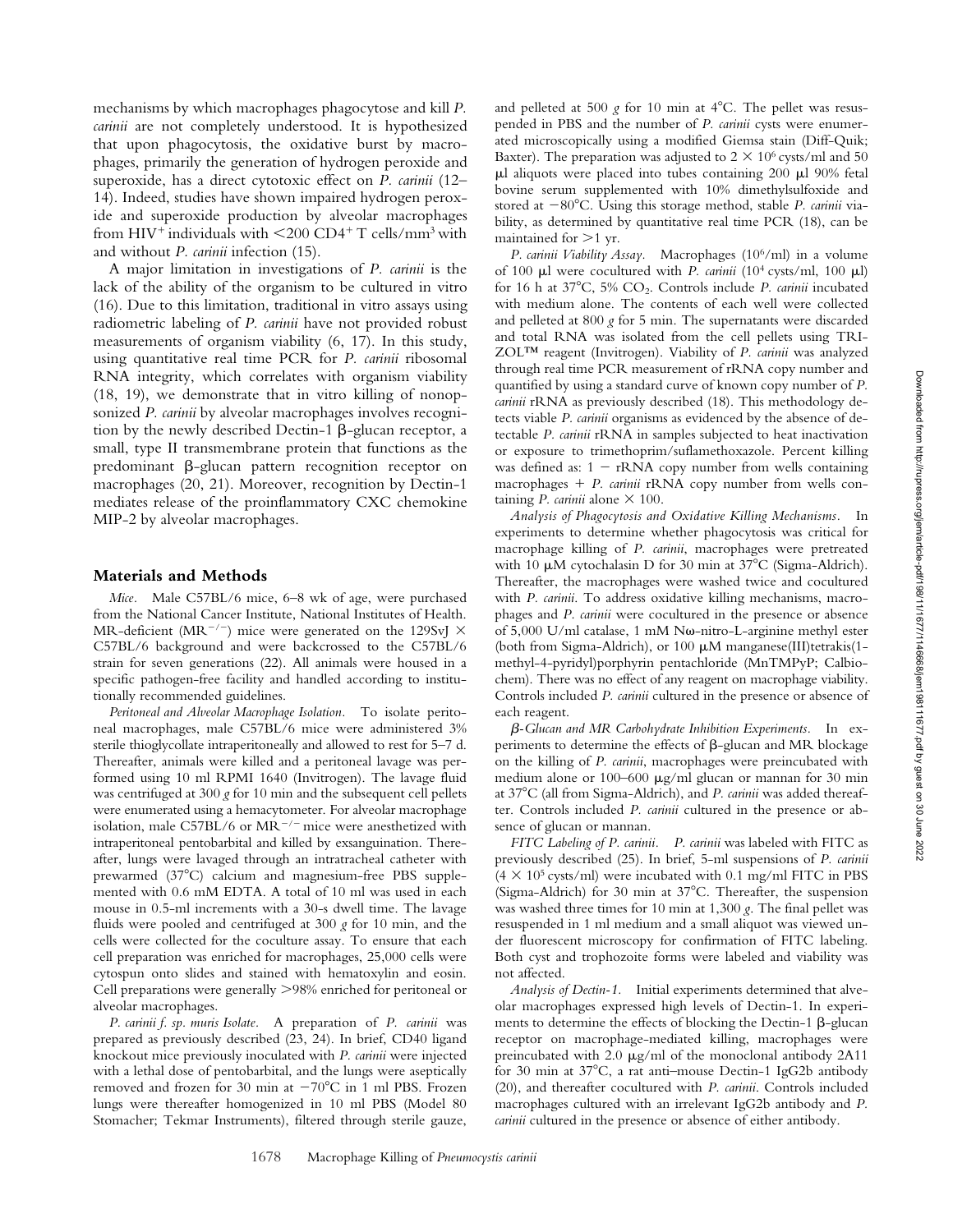*In Vitro Binding Assay.* RAW 264.7 cells (American Type Culture Collection) overexpressing Dectin-1 (RAW-Dectin) or control cells (RAW-FB) were cultured as previously described (26). These cells or  $1-2 \times 10^5 \text{ C}57BL/6$  primary alveolar macrophages in a volume of 200  $\mu$ l were adhered to sterile 13-mm round glass coverslips for  $2-3$  h at  $37^{\circ}$ C (24). The coverslips were washed to remove nonadherent cells and  $1-2 \times 10^5$  FITC-conjugated *P. carinii* cysts in a volume of 200  $\mu$ l was added to each coverslip for 1 h at 37°C. Thereafter, the coverslips were washed to remove unbound/unphagocytosed FITC-*P. carinii*. In specific experiments, adherent macrophages were preincubated with low  $(0.1 \mu g/ml$ , which does not inhibit binding and killing) or high  $(2.0 \mu g/ml$ , which does inhibit binding and killing) concentrations of the anti–Dectin-1 monoclonal antibody 2A11 before the addition of FITC-*P. carinii*.

*Analysis of P. carinii Cyst Binding by Fluorescent Deconvolution Microscopy.* Adherent alveolar macrophages were incubated with Alexa Fluor 568–conjugated goat anti–rat IgG2b (Molecular Probes) for detection of the anti–Dectin-1 monoclonal antibody 2A11 for 30 min at room temperature. Thereafter, adherent macrophages were fixed with 4% formaldehyde and counterstained with  $0.4 \mu g/ml$  DAPI (Molecular Probes) nucleic acid stain for 2 min at room temperature followed by application of Prolong™ (Molecular Probes) mounting media. The coverslips were analyzed on a Leica DMRXA automated upright epifluorescent microscope (Leica) equipped with a Sensicam QE CCD digital camera (Cooke Corporation) and filter sets for FITC (exciter HQ480/ 20, dichroic Q495LP, and emitter HQ510/20m), Alexa 568 (exciter 560/55x, dichroic Q595LP, and emitter HQ645/75m), and DAPI (exciter 360/40x, dichroic 400DCLP, and emitter GG420LP). Slidebook™ deconvolution software (Intelligent Imaging Innovations) mathematical algorithms were applied to isolate and calculate macrophage surface area binding over 20 fields at  $\times$ 400. Data was expressed as the amount of alveolar macrophage surface area interacting with  $P$ . *carinii* (surface area in  $\mu$ m<sup>2</sup>).

In specific experiments using RAW 264.7 macrophages, fluorescence superimposition over Nomarski optics (differential interference contrast microscopy) was used to enumerate *P. carinii* binding to macrophages. Images were captured and deconvolved using Slidebook™ software and enumerated. Data was expressed as percent of cells with *P. carinii* bound.

*In Vitro Phagocytosis Assay.* For Alexa Fluor labeling of *P. carinii*, *P. carinii* was resuspended in PBS at 10<sup>8</sup> organisms/ml and 50 mM sodium carbonate was added to increase the pH to 8.5. The organisms were then fluorescently labeled by adding Alexa Fluor 488 succinimidyl ester (Molecular Probes) at a final concentration of 0.4 mg/ml. The *P. carinii* preparation was mixed and rocked at room temperature for 30 min, and then washed three times in cold PBS. The fluorescently labeled particles were recounted and resuspended at 108 organisms/ml and placed at 4 C until use in the phagocytosis assay.

Alveolar macrophages were isolated from C57BL/6 or MR<sup>-/-</sup> mice as described above.  $3 \times 10^5$  macrophages in a volume of  $100 \mu l$  were aliquoted into polypropylene tubes and incubated with isotype control antibody or 2.0  $\mu$ g/ml of the anti-Dectin-1 monoclonal antibody 2A11 for 30 min at 37°C. Thereafter, 100 l Alexa fluorescently labeled *P. carinii* was added at a ratio of five *P. carinii* organisms to one macrophage. This coculture was incubated at 37°C for 80–90 min with occasional mixing. The macrophages were washed once, resuspended in  $200 \mu l$  PBS. The red fluorescent carbocyanine lipid probe DiI (for macrophage labeling; Molecular Probes) was then added at a final concentration of 50  $\mu$ g/ml. After 10 min at room temperature, the macrophages

were washed, resuspended in  $200 \mu l$  cold PBS, and placed on ice until analysis with confocal laser scanning microscopy. For microscopic examination, aliquots of the cells were placed individually into a glass-bottom 96-well plate and analyzed with a Zeiss LSM 510 Scanning Microscope. 15 fields were analyzed in each well, with 20 optical sections (each  $0.8-1.0$ - $\mu$ m thick) taken through the depth of the cells. Alexa Fluor–labeled *P. carinii* were determined to be bound to the surface of the macrophages or internalized by examining their position in relation to the DiI-labeled macrophage membranes throughout the entire depth of individual cells. Data was expressed as the mean number of internalized *P. carinii* organisms per alveolar macrophage.

*Analysis of MIP-2 Production.* Alveolar macrophages or RAW-Dectin and RAW-FB cells  $(2 \times 10^5)$  were cocultured with *P. carinii* at macrophage to total *P. carinii* organism ratios of 1:10 and 1:100 in the presence of rat IgG or 2A11 for 16 h in a 96-well plate at  $37^{\circ}$ C, 5% CO<sub>2</sub>. Controls included alveolar macrophage cultured in medium alone. Thereafter, the contents of each well were collected and the supernatants were analyzed for MIP-2 concentrations using a commercially available ELISA kit (R&D Systems) according to the manufacturer's instructions.

*Statistical Analysis.* Data were analyzed using StatView statistical software (Brainpower Inc.). Comparisons between groups were made with analyses of variance and appropriate ad hoc testing. The Mann-Whitney U test or the Wilcoxon paired sample test was used to make ordinal comparisons. Significance was accepted at  $P < 0.05$ .



**Figure 1.** Reduction in *P. carinii* viability during coculture with alveolar and peritoneal macrophages. Alveolar or peritoneal macrophages were isolated from 6–8-wk-old, male C57BL/6 mice and cocultured overnight with a constant number of *P. carinii* organisms. Controls included *P. carinii* cultured in the absence of macrophages. Thereafter, RNA was isolated from the contents of each well and quantitative real time PCR for *P. carinii* rRNA copy number was performed. Cumulative results from six separate experiments for *P. carinii* rRNA copy number (A) and percent killing (B) are shown. \*, significant differences between alveolar macrophages or peritoneal macrophages compared with *P. carinii* (PC) alone ( $P = 0.0013$  and 0.0017 for alveolar and peritoneal macrophages, respectively; A). Data are expressed as mean copy number (A) or mean percent killing (B)  $\pm$  SEM.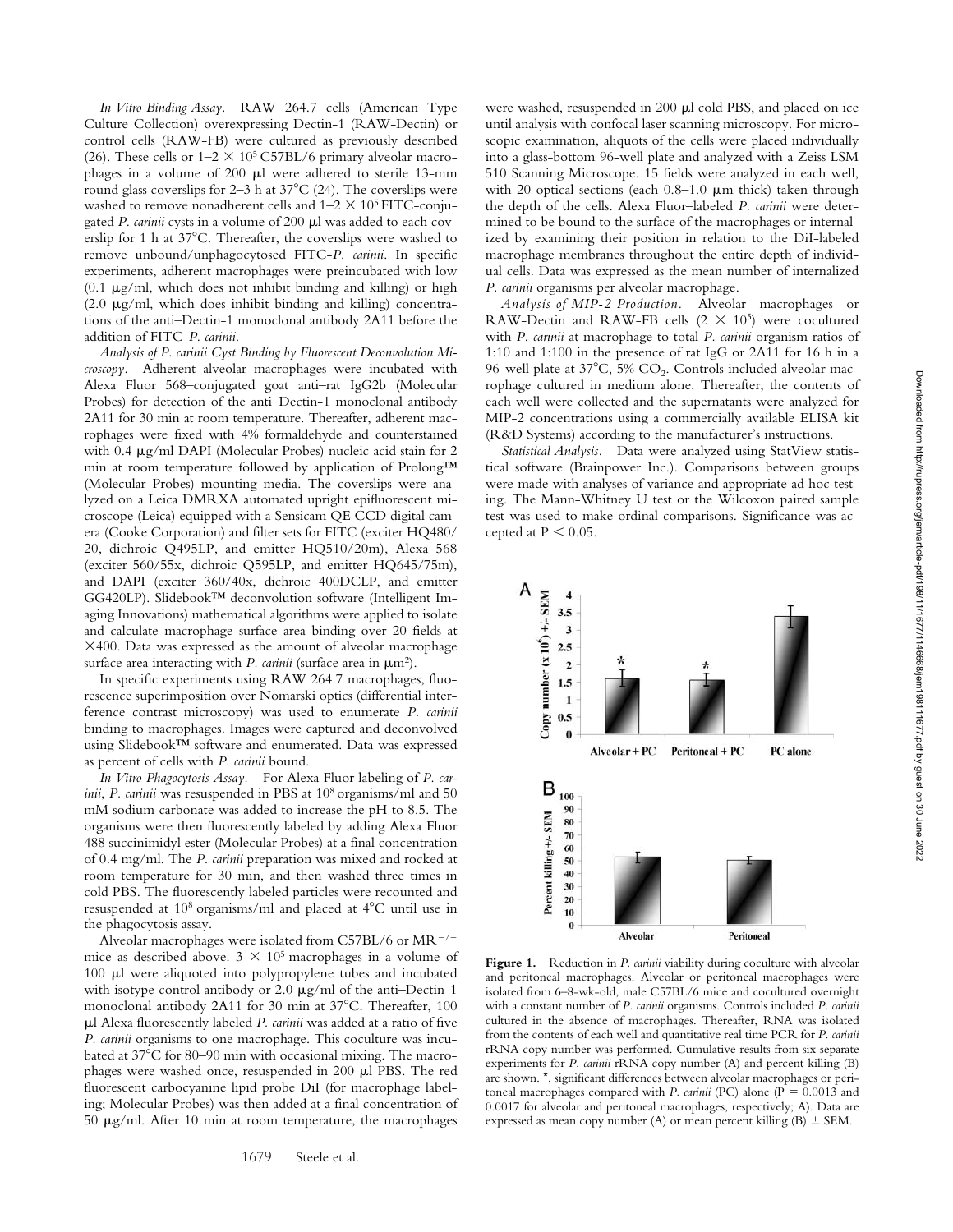## **Results**

*Reduction in P. carinii Viability During Coculture with Alveolar or Peritoneal Macrophages.* To better understand interactions and the recognition of *P. carinii* by tissue macrophages, we used both thioglycollate-elicited peritoneal macrophages as a control for an elicited macrophage population and alveolar macrophages as a source of resident tissue macrophages. Various ratios of alveolar and peritoneal macrophages were cocultured with a constant number of *P. carinii* organisms in a 96-well tissue culture plate. *P. carinii* was cultured alone as a control for 100% viability. Thereafter, the contents of each well were collected, RNA was isolated, and real time quantitative PCR for *P. carinii* rRNA was performed. The  $ED_{50}$  of both populations of macrophages to mediate a 50% reduction in *P. carinii* rRNA integrity, a measure of organism viability, was similar at a ratio of 100 macrophages to 1 *P. carinii* cyst (Fig. 1, A and B), which correlates with a 1:1 macrophage to total *P. carinii* (cysts plus trophozoites) in our *P. carinii* preparations (27).

*Alveolar Macrophage–mediated Killing of P. carinii Requires Phagocytosis and Involves Generation of Reactive Oxygen Species.* To determine putative mechanism(s) by which alveolar macrophages killed *P. carinii*, we investigated the role of phagocytosis and the subsequent release of reactive oxygen/nitrogen species. After pretreatment with cytochalasin D, alveolar macrophages lost their ability to phagocytose the organism, and thus their ability to reduce *P. carinii* rRNA copy number in vitro compared with those pretreated with medium alone (Fig. 2 A). To confirm that internalization of *P. carinii* was essential for the detected reduction in viability, we performed an in vitro binding/ phagocytosis assay using FITC-conjugated *P. carinii* cysts and used fluorescent deconvolution microscopy to determine whether untreated or cytochalasin D–treated alveolar macrophages phagocytosed *P. carinii.* The representative micrograph in Fig. 2 B shows the engulfment of the cyst form of *P. carinii* by an untreated alveolar macrophage. *P. carinii* organisms were not observed to be associated or internalized in cytochalasin D–treated alveolar macrophages (unpublished data).

To address the role of superoxide in *P. carinii* killing by alveolar macrophages, we cocultured macrophages and *P. carinii* in the presence of MnTMPyP, a cell-permeable superoxide dismutase mimetic (28). Although superoxide has been implicated in alveolar macrophage function against *P. carinii* (13), alveolar macrophage–mediated killing of *P. carinii* remained intact in the presence of superoxide dismutation (Fig. 2 C). In contrast, decomposition of hydrogen peroxide by catalase significantly attenuated alveolar macrophage–mediated killing of *P. carinii* (Fig. 2 C). Additional studies showed that *P. carinii* incubated overnight in the presence of physiologic concentrations of hydrogen peroxide (29) had a reduction in viability (26.4  $\pm$  1.1% and 42.8  $\pm$ 2.1% killing for 10 and 100  $\mu$ M H<sub>2</sub>O<sub>2</sub>, respectively). Inhibition of nitric oxide synthesis had no effect on alveolar macrophage–mediated killing of *P. carinii* (Fig. 2 C).



**Figure 2.** Alveolar macrophage–mediated killing of *P. carinii* requires phagocytosis and generation of reactive oxygen species. Alveolar macrophages were isolated from 6–8-wk-old, male C57BL/6 mice and were pretreated with 10  $\mu$ M cytochalasin D for 30 min at 37°C, washed, and cocultured overnight with *P. carinii* at a macrophage to *P. carinii* cyst ratio of 100:1 (A). Controls included *P. carinii* cultured in the absence of macrophages. In B, an in vitro phagocytosis assay was performed with alveolar macrophages and FITC-labeled *P. carinii*. A representative micrograph (630) shows phagocytosis of *P. carinii* cyst and trophozoite forms (red arrows). Blue indicates DAPI-stained nucleic acid, green indicates FITC on the *P. carinii* surface, and red indicates phalloidin staining for F-actin. In C, alveolar macrophages were cocultured overnight with *P. carinii* at a macrophage to PC cyst ratio of 100:1 in the presence of 100  $\mu$ M MnT-MPyP, 5,000 U/ml catalase, 1 mM Nω-nitro-L-arginine methyl ester (L-NAME), or 100 and 10 M hydrogen peroxide. Controls include *P. carinii* cultured in the absence of macrophages but in the presence of each compound separately. Thereafter, RNA was isolated from the contents of each well and quantitative real time PCR for *P. carinii* rRNA copy number was performed. Cumulative results from four separate experiments (A and C) are shown. \*, significant differences between untreated and cytochalasin D-treated alveolar macrophages ( $P = 0.003$ ; A) and untreated and catalase-treated alveolar macrophages ( $P = 0.005$ ; C). Data are expressed as mean percent killing  $\pm$  SEM.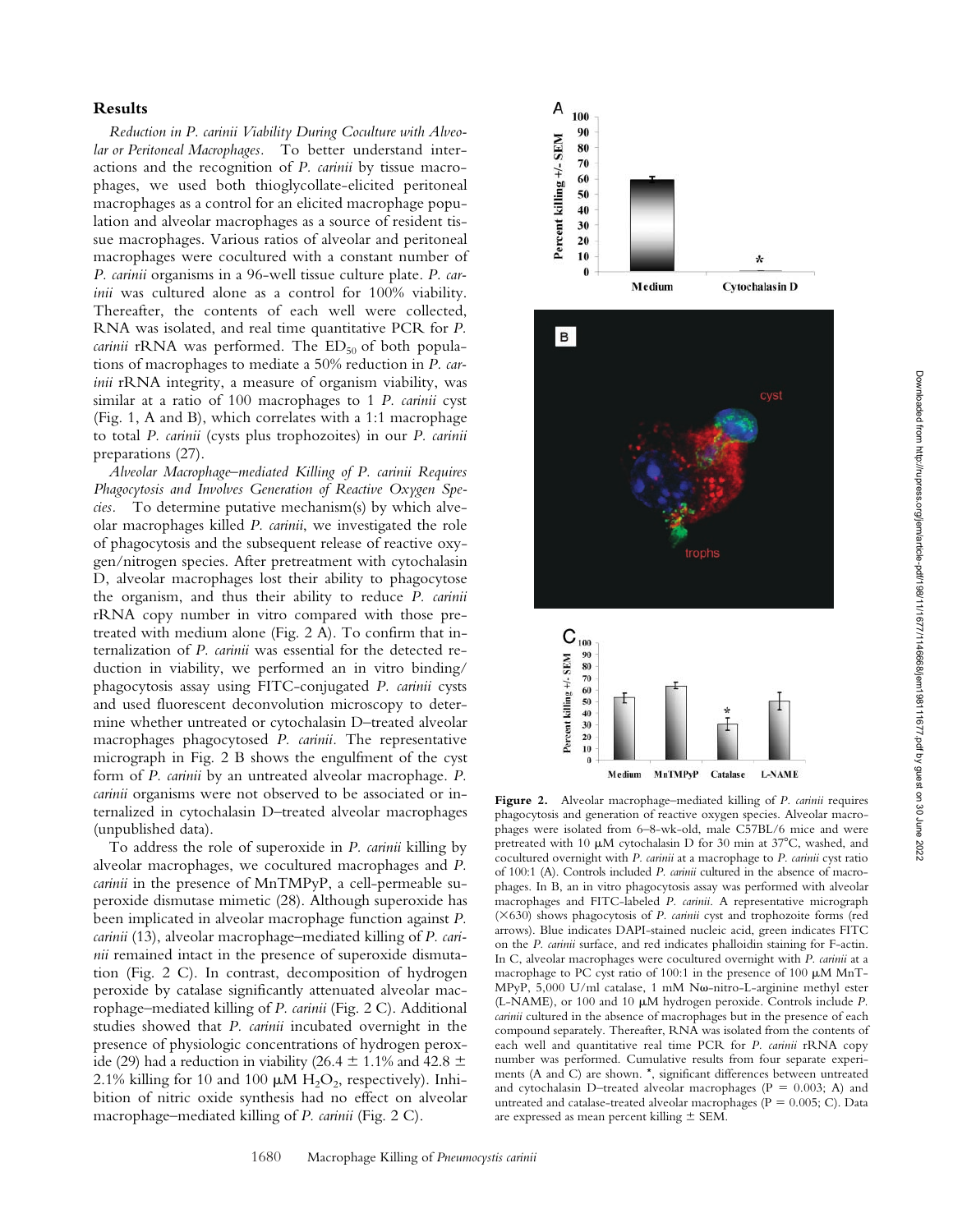

Figure 3. Effects of mannose and  $\beta$ -glucan receptor blockage on alveolar macrophage–mediated killing of *P. carinii*. Alveolar macrophages were isolated from 6–8-wk-old, male C57BL/6 mice and were pretreated with 100–600 μg/ml mannan or glucan for 30 min and thereafter added to *P*. *carinii* overnight at a final macrophage to *P. carinii* cyst ratio of 100:1. Controls include *P. carinii* cultured in the absence of macrophages but in the presence of mannan or glucan. Thereafter, RNA was isolated from the contents of each well and quantitative real time PCR for *P. carinii* rRNA copy number was performed. Cumulative results from four separate experiments are shown. \*, significant differences between untreated and glucan-treated alveolar macrophages ( $P = 0.008$ ). Data are expressed as mean percent killing  $\pm$  SEM.

Effects of MR and  $\beta$ -Glucan Receptor Blockage on Alveolar *Macrophage–mediated Killing of P. carinii.* Macrophages express multiple molecular recognition receptors that function in the nonopsonic uptake of pathogenic organisms and in the activation of inflammatory responses (30). Previous studies using rat-derived *P. carinii* cocultured with human macrophages support a role for the macrophage MR as a critical molecular recognition receptor required for the uptake of *P. carinii* by alveolar macrophages (24). In addition, --glucan receptors have been reported to be critical in the generation of macrophage proinflammatory responses in response to P. carinii cell wall  $\beta$ -glucans (11). However, the role of β-glucan and MRs in the specific killing of *P. carinii* has not been directly determined. The results illustrated in Fig. 3 show that competitive carbohydrate blockage of the macrophage MR with *Saccharomyces cerevisiae*–derived mannan did not reduce the ability of alveolar macrophages to kill P. carinii in vitro. In contrast, blockage of  $\beta$ -glucan receptors by preincubation of alveolar macrophages with glucan from *S. cerevisiae* results in a significant decrease in alveolar macrophage–mediated killing of *P. carinii*.

The Role of the Dectin-1  $\beta$ -Glucan Receptor in Pattern Rec*ognition and Alveolar Macrophage–mediated Killing of P. carinii.* Due to the observation that carbohydrate blockage of --glucan receptors, but not the macrophage MR, abrogated killing of *P. carinii* by alveolar macrophages, we sought to further characterize the role of  $\beta$ -glucan receptors in the killing of *P. carinii*. Recently, the macrophage  $\beta$ -glucan receptor that recognizes zymosan, *S. cerevisiae*, and *Candida albicans* was identified as Dectin-1 (20, 26). We questioned whether Dectin-1 was responsible for nonopsonic alveolar macrophage–mediated killing of *P. carinii*. Initial studies

were performed to determine whether Dectin-1 was expressed on the surface of alveolar macrophages. Using fluorescent deconvolution microscopy and a novel anti–Dectin-1 monoclonal antibody (2A11; reference 20), we show that alveolar macrophages expressed significant levels of the Dectin-1  $\beta$ -glucan receptor (Fig. 4 A). Previous studies have shown that high concentrations of 2A11 (100  $\mu$ g/ml) can inhibit the binding of zymosan to macrophages (20). Using 50-fold less concentrations of 2A11 (2.0  $\mu$ g/ml) resulted in a significant abrogation of alveolar macrophage– mediated killing of *P. carinii* (Fig. 4 B).

Next, we sought to confirm that the Dectin-1  $\beta$ -glucan receptor was required for recognition and binding of *P. carinii* by using an in vitro binding assay containing FITClabeled *P. carinii* cysts that used fluorescent deconvolution microscopy for visualization and quantification of *P. carinii* binding to alveolar macrophages. Using a low concentration of 2A11 (0.1  $\mu$ g/ml), which did not block *P. carinii* killing by alveolar macrophages (unpublished data) but efficiently labeled Dectin-1 on alveolar macrophages, did not affect the ability of alveolar macrophages to bind *P. carinii* (Fig. 4 C, left). Similar data were observed with unstained cells (unpublished data). Using Slidebook™ analysis software, we calculated the amount of *P. carinii* binding to alveolar macrophages pretreated with low and high concentrations of 2A11. As shown in Fig. 4 D, alveolar macrophages pretreated with  $0.1 \mu g/ml$  2A11 had a higher surface area bound by *P. carinii* compared with those pretreated with 2.0  $\mu$ g/ml. We also used Slidebook™ analysis software to perform pseudocolor rendering analysis to determine whether the Dectin-1  $\beta$ -glucan receptor colocalized with the *P. carinii* cell wall. The high powered micrograph illustrated in Fig. 4 E shows significant colocalization of Dectin-1 with the cell wall *P. carinii* (green/yellow area between two gray nuclei; left, alveolar macrophage; right, *P. carinii* cyst). In contrast, using concentrations of 2A11, which blocked alveolar macrophage–mediated killing of *P. carinii* (2.0  $\mu$ g/ml; Fig. 4 B), completely abrogated binding and internalization of *P. carinii* by alveolar macrophages (Fig. 4 C, right, and D).

*Internalization of P. carinii by Alveolar Macrophages from Macrophage MR-deficient (MR<sup>* $-/-$ *</sup>) Mice.* As previously stated, the macrophage MR is thought to mediate initial recognition and ultimately clearance of *P. carinii*. To determine the role of the MR in alveolar macrophage–mediated recognition of *P. carinii*, we performed an in vitro phagocytosis assay using Alexa Fluor–conjugated *P. carinii* cocultured with alveolar macrophages isolated from  $MR^{-/-}$  or wildtype control mice. Results presented in Fig. 5 show that alveolar macrophages isolated from  $MR^{-/-}$  mice can internalize *P. carinii* at levels equal to that of alveolar macrophages isolated from wild-type control mice (solid bars). More importantly, when alveolar macrophages from both  $MR^{-/-}$ and wild-type strains were pretreated with  $2.0 \mu g/ml 2A11$ , a significant reduction in *P. carinii* internalization was observed (gray bars). Analysis of alveolar macrophage Dectin-1 expression by flow cytometry showed no differences between  $MR^{-/-}$  and wild-type mice (unpublished data).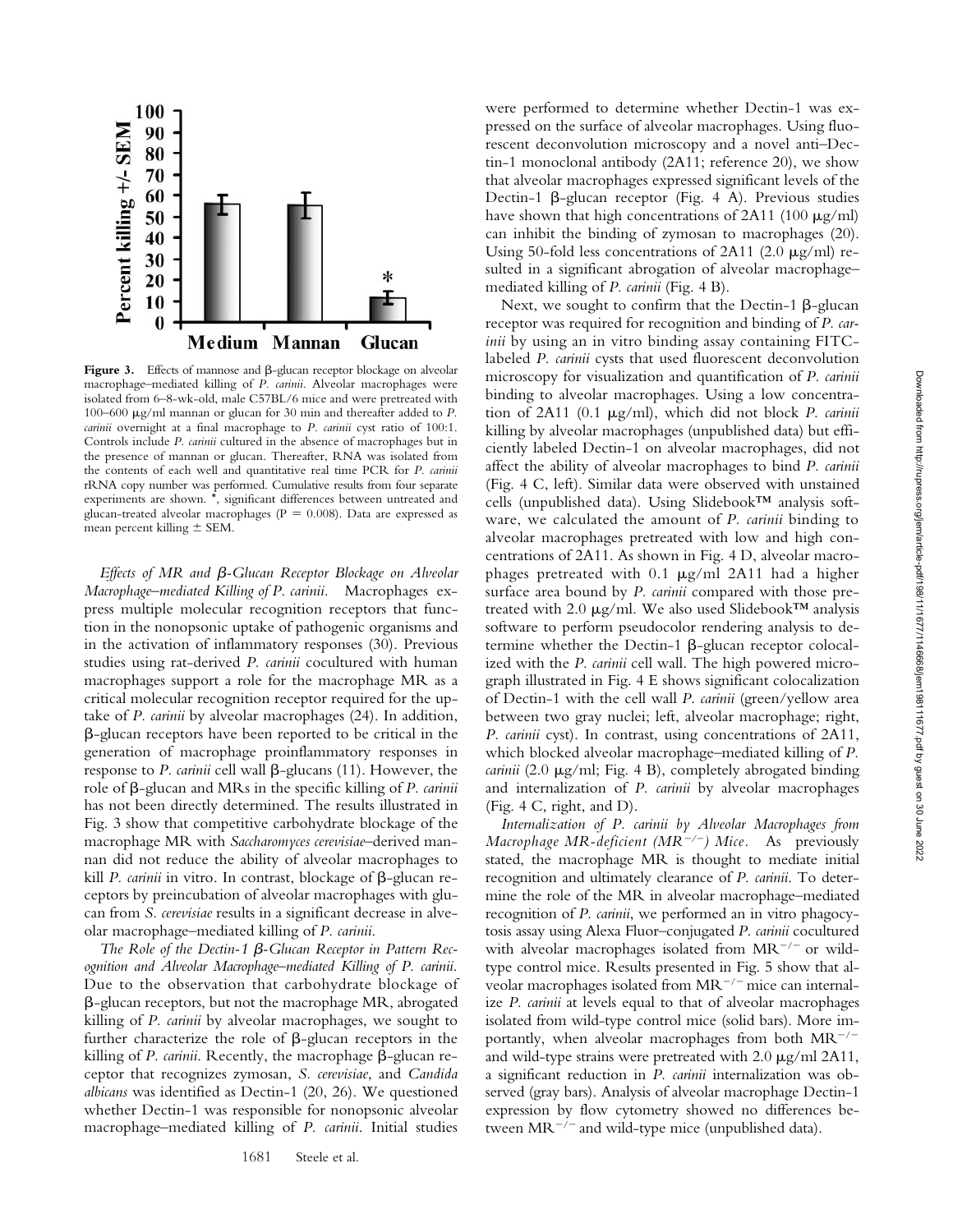

were used to calculate macrophage surface area that was bound with *P. carinii* between alveolar macrophages pretreated with low (0.1 µg/ml; C, left) and high (2.0 g/ml; C, right) concentrations of 2A11. In E, pseudocolor rendering analysis was performed by Slidebook™ analysis software to determine colocalization of Dectin-1 and the *P. carinii* cell wall (green/yellow area between two gray nuclei; left, alveolar macrophage; right, *P. carinii* cyst; 630).

*MIP-2 Production by Alveolar Macrophages in Response to P. carinii Is Mediated by Dectin-1.* As mentioned previously, purified  $\beta$ -glucan from the cyst cell wall of *P. carinii* elicits MIP-2 production by alveolar macrophages (10). However, it remains unclear whether  $\beta$ -glucan recognition of whole organisms is required for MIP-2 production. To this end, we pretreated alveolar macrophages with 2A11 or an isotype control antibody and thereafter cocultured them with

*P. carinii* at a macrophage to total *P. carinii* (cysts plus trophozoites) ratio of 1:10 and 1:100. After 16 h, MIP-2 levels in coculture supernatants were quantified. As shown in Fig. 6, Dectin-1 blockage significantly reduced MIP-2 production by alveolar macrophages in response to *P. carinii*.

*Binding of P. carinii and MIP-2 Production by RAW 264.7 Macrophages Overexpressing Dectin-1.* RAW-264.7 cells, a murine macrophage cell line, express low endogenous lev-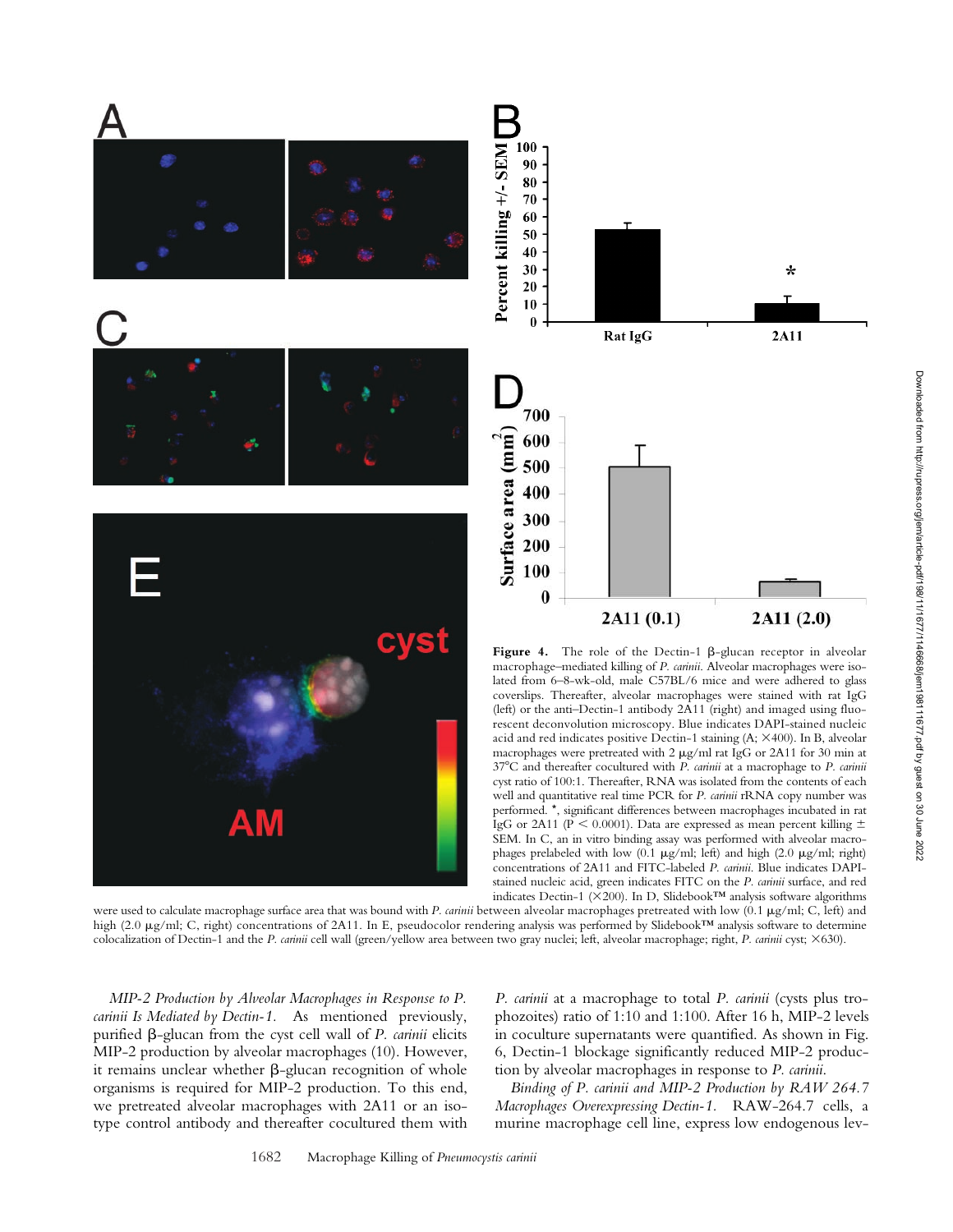



**Figure 5.** Internalization of *P. carinii* by alveolar macrophages collected from macrophage MR-deficient (MR<sup>-/-</sup>) mice. Alveolar macrophages were isolated from 6–8-wk-old, male C57BL/6 or  $MR^{-/-}$  mice and pretreated with 2.0  $\mu$ g/ml 2A11 (gray bars) or isotype control antibody (solid bars). Alexa Fluor 488 succinimidyl ester–labeled *P. carinii* cysts and trophozoites were added at a macrophage to *P. carinii* ratio of 1:5 in an in vitro phagocytosis assay. Thereafter, aliquots of macrophage/*P. carinii* cocultures were subjected to confocal microscopy for determination of *P. carinii* internalization. \*, significant differences between cocultures of isotype and 2A11 ( $P < 0.05$ ). Data are expressed as the mean number of internalized *P. carinii* organisms per alveolar macrophage.

els of Dectin-1 (26). To confirm by additional means that Dectin-1 was indeed the receptor required for recognition and binding of *P. carinii*, we used RAW 264.7 macro-

**Figure 6.** MIP-2 production by alveolar macrophages in response to *P. carinii* is mediated by Dectin-1. Alveolar macrophages were isolated from 6–8-wk-old, male C57BL/6 mice and cocultured for 16 h in the presence of rat IgG or 2A11 with *P. carinii* at macrophage to total *P. carinii* organism ratios of 1:10 and 1:100. Controls included alveolar macrophages cultured in medium alone. Thereafter, MIP-2 concentrations in coculture supernatants were determined by ELISA. Cumulative results from four separate experiments are shown. \*, significant differences between cocultures of rat IgG and 2A11 ( $P < 0.05$  and  $P = 0.011$  for 1:10 and 1:100, respectively). Data are expressed as mean MIP-2 pg/ml  $\pm$  SEM.

phages transduced with a retrovirus encoding the murine Dectin-1 cDNA (RAW-Dectin cells; reference 26). Thereafter, we performed an in vitro binding assay using FITC-conjugated *P. carinii* and quantified the level of *P. carinii* binding. As shown in the micrographs in Fig. 7 A,



**Figure 7.** *P. carinii* binding and MIP-2 production by RAW 264.7 macrophages overexpressing Dectin-1. In A, an in vitro binding assay was performed with RAW-FB or RAW-Dectin macrophages prelabeled with an isotype control antibody or 2.0 g/ml 2A11 and FITC-labeled *P. carinii*. Slidebook™ analysis software was used to capture, deconvolve, and superimpose FITC-*P. carinii* images with Nomarski macrophage images. In B, numbers of macrophages bound with *P. carinii* were enumerated using Slidebook™ software. In C, RAW-FB or RAW-Dectin macrophages were cocultured for 16 h in the presence of rat IgG or 2A11 with *P. carinii* at a macrophage to total *P. carinii* organism ratio of 1:100. Controls included macrophages cultured in medium alone. Thereafter, MIP-2 concentrations in coculture supernatants were determined by ELISA. Cumulative results from three separate experiments are shown. \*, significant differences between cocultures of rat IgG and 2A11 ( $P < 0.05$ ). Data are expressed as mean MIP-2 pg/  $ml \pm SEM$ .

## 1683 Steele et al.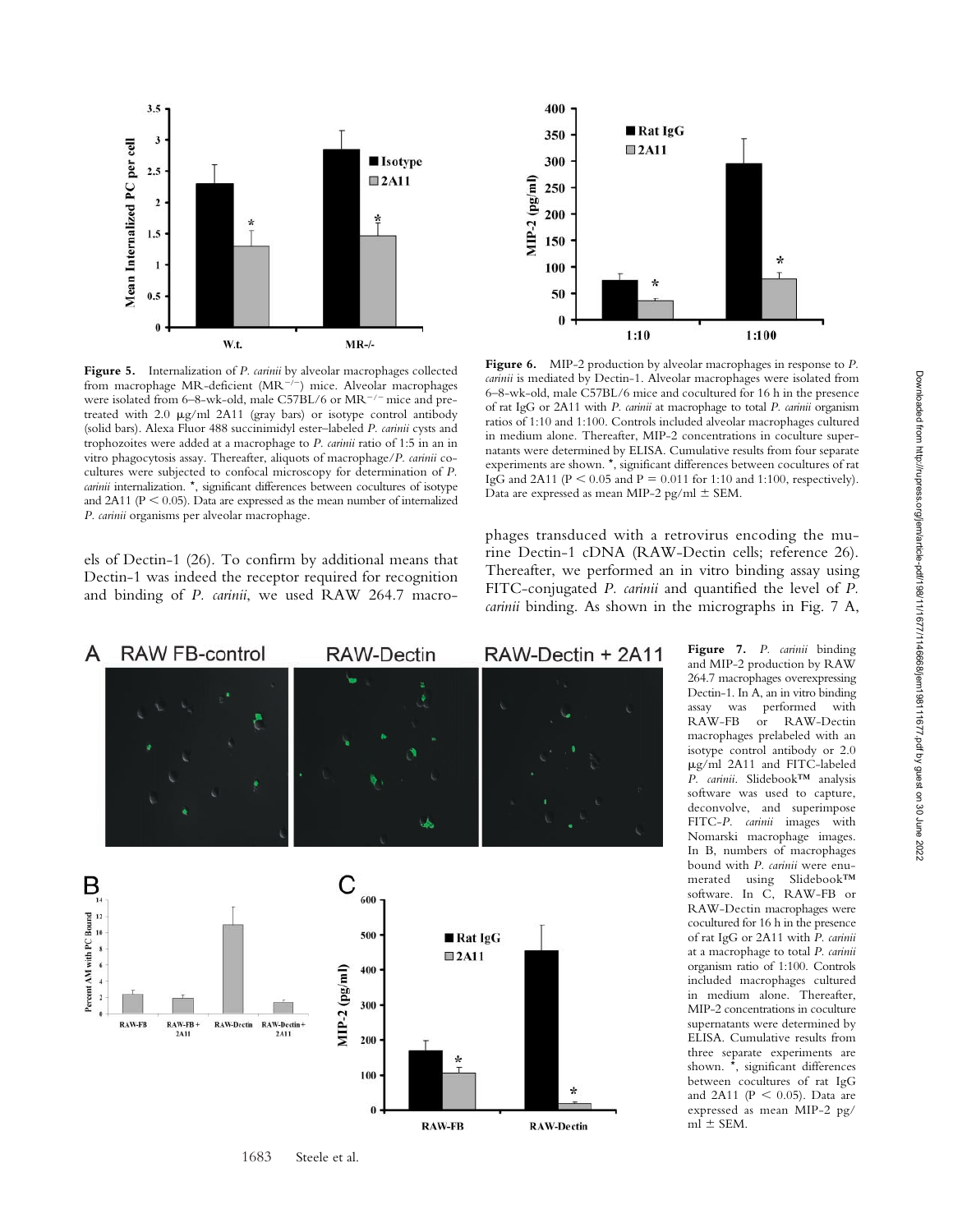there was little to no binding or association of *P. carinii* cysts with RAW-FB macrophages transduced with a control plasmid (Fig. 7 A, left), whereas RAW-Dectin macrophages overexpressing Dectin-1 were capable of binding *P. carinii* (Fig. 7 A, middle). Furthermore, when macrophages overexpressing Dectin-1 were pretreated with  $2.0 \mu g/ml$ 2A11, a significant reduction in binding of *P. carinii* was observed (Fig. 7 A, right). Quantitative data of the microscopic analysis is presented in Fig. 7 B.

We also further confirmed that MIP-2 production in response to *P. carinii* was associated with Dectin-1 recognition. As illustrated in Fig. 7 C, RAW-Dectin macrophages overexpressing Dectin-1 produced significantly higher levels of MIP-2 than RAW-FB control macrophages. Furthermore, pretreatment with  $2.0 \mu g/ml$   $2A11$ abrogated MIP-2 production by Dectin-1 overexpressing RAW macrophages.



Figure 8. The effects of Dectin-1 blockage in the presence of FcyRII/ III-mediated phagocytosis. Alveolar macrophages were isolated from 6–8 wk-old, male C57BL/6 mice and added to *P. carinii* in the presence of nonopsonizing or opsonizing sera (diluted 1:100; A), pretreated with 2  $\mu$ g/ml 2A11 for 30 min at 37°C with or without opsonizing sera (A), or pretreated with 2  $\mu$ g/ml 2A11 and anti-CD16/CD32 (Fc) for 30 min at 37 C with and without opsonizing sera (B), and added to *P. carinii* overnight for a final macrophage to *P. carinii* cyst ratio of 100:1 (A). Controls included *P. carinii* cultured without macrophages in the presence of nonopsonizing or opsonizing sera alone or containing the specific antibody. Thereafter, RNA was isolated from the contents of each well and quantitative real time PCR for *P. carinii* rRNA copy number was performed. Cumulative results from four separate experiments are shown. In A: \*, significant differences between nonopsonizing versus opsonizing sera ( $P = 0.0002$ ); #, significant differences between nonopsonizing sera and 2A11 ( $P = 0.0001$ ); <sup>'</sup>, significant differences between 2A11 and opsonizing sera plus 2A11  $(P = 0.0005)$ . In B: \*, significant differences between nonopsonizing versus opsonizing sera ( $P = 0.007$ ); #, significant differences between nonopsonizing sera and 2A11 ( $P = 0.0001$ ); \*\*, significant differences between 2A11 and opsonizing sera plus 2A11 plus Fc Block (Fc; P 0.0001). Data are expressed as mean percent killing  $\pm$  SEM.

*Nonopsonic Dectin-1–mediated Phagocytosis Can be Circumvented by FcRII/III-mediated Phagocytosis.* Antibodymediated immunity plays a significant role in protection against *P. carinii* (31–33). Because Dectin-1 is required for nonopsonic phagocytosis of *P.* carinii, we questioned whether Dectin-1 was required for opsonic phagocytosis. The addition of anti–*P. carinii* IgG-containing sera, which we have previously shown to be protective in adoptive transfer experiments (18), to the macrophage/*P. carinii* coculture resulted in a significant enhancement in alveolar macrophage–mediated *P. carinii* killing (Fig. 8 A). Complement was not a factor contributing to the enhanced killing of *P. carinii* as heat inactivation of immune sera at 56 C for 30 min had no effect on the enhanced killing (74 and 84% for immune and immune heat inactivated, respectively). Next, we questioned whether blockage of nonopsonic Dectin-1–mediated phagocytosis had an effect on opsonic phagocytosis. To this end, we preincubated alveolar macrophages with 2A11 and thereafter added anti–*P. carinii* IgG-containing sera in conjunction with *P. carinii*. Opsonized *P. carinii* were efficiently killed by alveolar macrophages, despite the macrophage's inability to recognize *P.* carinii through the Dectin-1  $\beta$ -glucan receptor (Fig. 8 A). To investigate whether this killing was mediated through FcRII/III receptors, alveolar macrophages were pretreated with both 2A11 and anti-CD16/CD32 antibodies followed by the addition of anti–*P. carinii* IgG and *P. carinii*. Blockage of both FcyRII/III receptors and Dectin-1 completely abrogated the killing of opsonized *P. carinii* (Fig. 8 B). Interestingly, blockage of CD16/CD32 had no effect on alveolar macrophage–mediated killing of opsonized *P. carinii* (Fig. 8 B), suggesting intact Dectin-1–mediated recognition of opsonized *P. carinii*.

## **Discussion**

Although cellular interactions with *P. carinii* are well reported in the literature, significant limitations in the analysis of *P. carinii* in vitro exist and therefore need to be taken into account when evaluating results. First and foremost, *P. carinii* cannot be cultured in vitro (16). To date, many experimental designs have used methods to radiolabel *P. carinii*, which can take up to 24 h before the organism is sufficiently labeled (6). Furthermore, additional protocols that use the incorporation of a radioactive compound (17) are based on the ability of an organism to proliferate in vitro, which is clearly not the case when dealing with *P. carinii*. Another peculiar characteristic of *P. carinii* is its species specificity. It has been reported that isolates of *P. carinii* originally obtained from a human specimen will in general not be pathogenic to rodents and vice versa (16, 34). However, studies to date that have often characterized innate recognition of *P. carinii* have largely relied on these nonsyngeneic systems whereby *P. carinii* from one species is cocultured with cells from another species (7, 15, 35, 36), which may lead to aberrant results. Taken together, there exists a precedent whereby a better coculture system can be used.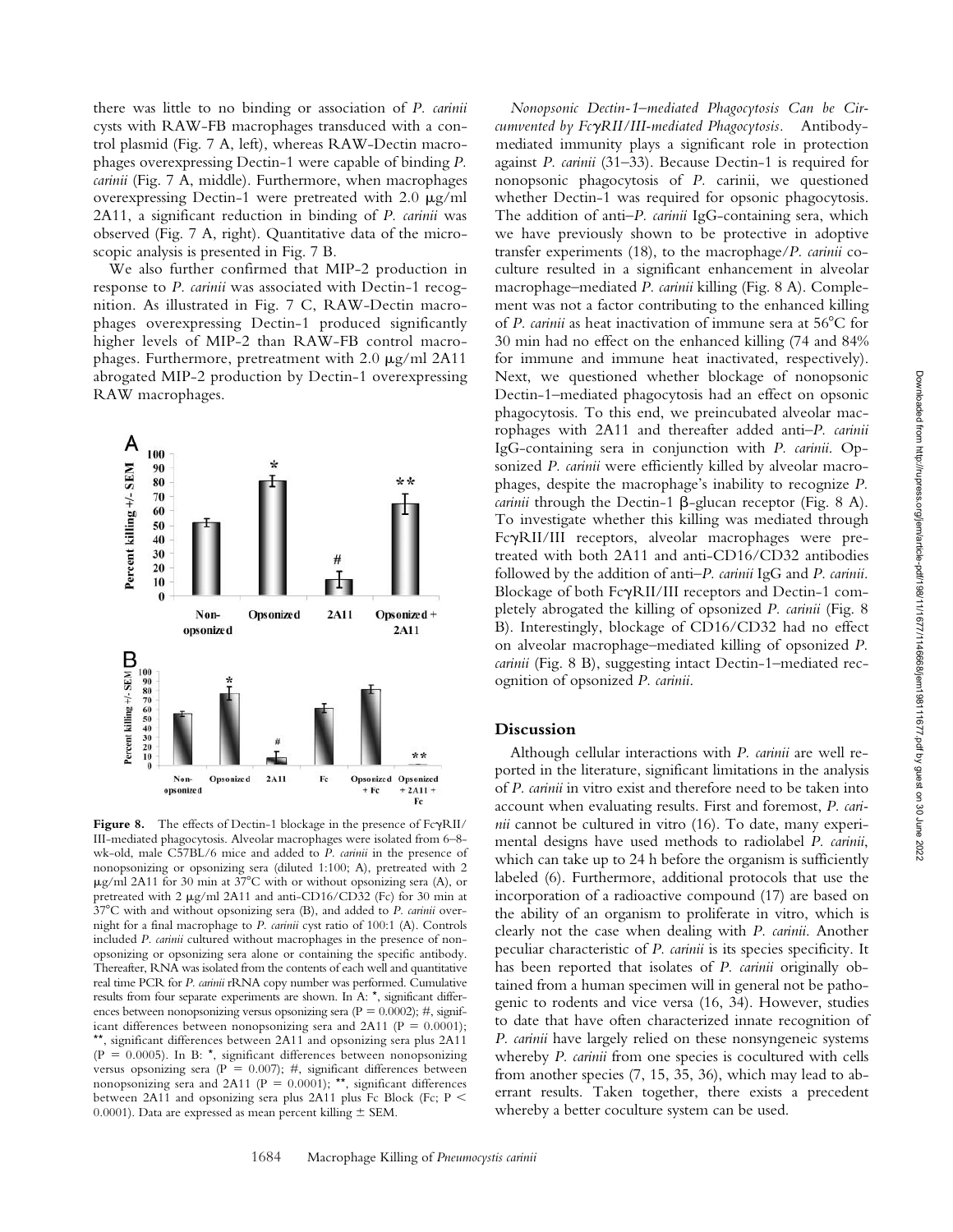Here we report the use of a syngeneic in vitro coculture system that uses murine alveolar macrophages cocultured with murine *P. carinii* that quantifies specific changes in *P. carinii* viability using real time PCR for *P. carinii* rRNA copy number. Using this system, we were able to evaluate multiple experimental manipulations to macrophage functions and determine their effects on killing of *P. carinii*. Using an optimal macrophage to *P. carinii* cyst ratio of 100:1, we consistently observed a 50% reduction in *P. carinii* viability using both peritoneal and alveolar macrophages. A limitation to the real time PCR method of detection we used in this study is that it does not distinguish between the cyst and trophozoite forms of *P. carinii.* Although the macrophage to *P. carinii* cyst ratios in the viability assay were based on a known amount of *P. carinii* cysts, we estimate that our *P. carinii* preparations contain 75–100-fold higher numbers of trophozoites, therefore the ratio of macrophage to total *P. carinii* organisms is likely to be significantly lower (i.e., 1:1) than that represented in the figures.

We attributed the killing of *P. carinii* by alveolar macrophages to be a product of phagocytosis because inhibition of actin filament polymerization by cytochalasin D treatment rendered the macrophage completely unable to kill *P. carinii*. Furthermore, cocultures performed in the presence of catalase, which converts hydrogen peroxide to water and molecular oxygen, had significantly more detectable *P. carinii* rRNA, and thus more viable organisms, compared with those performed in the absence of catalase. These results implicate hydrogen peroxide in the direct killing of *P. carinii* by alveolar macrophages. In support of this, we detected less *P. carinii* rRNA from organisms that were cultured in the presence of physiologic concentrations of hydrogen peroxide. Interestingly, we were unable to detect a role for superoxide as dismutation with a cell-permeable superoxide dismutase mimetic did not induce a concomitant reduction in alveolar macrophage–mediated killing of *P. carinii*. However, it has been hypothesized that *P. carinii* may synthesize its own superoxide dismutase (14), thereby potentially rendering it somewhat resistant to superoxide-mediated damage. This may suggest that superoxide-mediated killing plays a minor role in alveolar macrophage defense against *P. carinii*. Nevertheless, previous studies have reported a role for both reactive oxygen species in the killing of *P. carinii*. Some reports have shown that both hydrogen peroxide and superoxide are directly toxic to *P. carinii* (12–14). Furthermore, studies have shown that *P. carinii* can elicit an oxidative burst of both hydrogen peroxide and superoxide from macrophages (12, 13). However, our study is the first to specifically inhibit the induction or activity of hydrogen peroxide, generated by the interaction between alveolar macrophages and *P. carinii*, and demonstrate a specific effect on killing of the organism. Although the reduction in killing in the presence of catalase was statistically significant, the observed decrease was modest. Therefore, we cannot exclude the possibility that additional intracellular molecules, such as proteases, are also playing a role in the killing of *P. carinii* (37).

The primary focus of this study was to evaluate the role of putative molecular recognition receptors in alveolar macrophage–mediated killing of *P. carinii*. For this, we performed competitive carbohydrate inhibition studies whereby alveolar macrophages were pretreated with yeastderived mannan to block the macrophage MR and thereafter cocultured with *P. carinii*. In contrast to previous publications with nonautologous *P. carinii*/macrophage systems that investigated the binding and phagocytosis of *P. carinii* but not the killing, we observed no reduction in alveolar macrophage–mediated killing of *P. carinii* in the presence of MR blockage. The MR was previously identified as the first molecular recognition receptor mediating the binding and uptake of *P. carinii* (24). Additional studies have shown that the glycoprotein A of *P. carinii* specifically binds to the MR (8). Finally, defects in MR expression and function have been reported in  $HIV<sup>+</sup>$  individuals with and without *P. carinii* infection (7, 15). Although these studies report the importance of the MR in the recognition of *P. carinii*, our results indicate that the killing of *P. carinii* by alveolar macrophages may occur independently of MR recognition. Because we used a syngeneic coculture of murine *P. carinii* and murine alveolar macrophages in our experimental design, differences in our results with others may potentially be explained through the use of nonsyngeneic cocultures (i.e., rat-derived *P. carinii* cocultured with human macrophages) in the previous analyses (7, 15). Although it has been reported that all *P. carinii*, regardless of their host of origin, express mannose-containing surface glycoproteins (38), taking into account the species specificity of *P. carinii* isolates (16, 34), it is conceivable that the carbohydrate composition of the *P. carinii* cell wall might be different between isolates from different species. Finally, MR-deficient mice were recently shown to have no defects in phagocytosis and no overt susceptibility to *C. albicans* (39), a fungal organism containing a mannose-enriched cell wall that is recognized by the MR (40). However, phagocytosis of *C. albicans* was inhibited by  $\beta$ -glucan, suggesting alternative receptors responsible for phagocytosis of this organism. To specifically address the role of the macrophage MR, we isolated alveolar macrophages from MR-deficient (MR<sup>-/-</sup>) mice (22) and cocultured them with fluorescently labeled *P. carinii* in an in vitro phagocytosis assay. We observed no defects in the ability of alveolar macrophages from  $MR^{-/-}$  mice to internalize both *P. carinii* cysts and trophozoites compared with alveolar macrophages from wild-type control mice. Furthermore, Swain et al. (41) have recently reported that  $MR^{-/-}$  mice clear *P. carinii* from the lungs similar to wildtype control mice. Taken together, these data suggest that the macrophage MR is not required for the binding and killing of murine *P. carinii*.

Our studies support a role for other receptors mediating the killing of *P. carinii* by alveolar macrophages, namely --glucan receptors. Analysis of the *P. carinii* cell wall has shown that  $\beta$ -glucans constitute the majority of carbohydrate moieties (42, 43). As well, studies have shown a dis-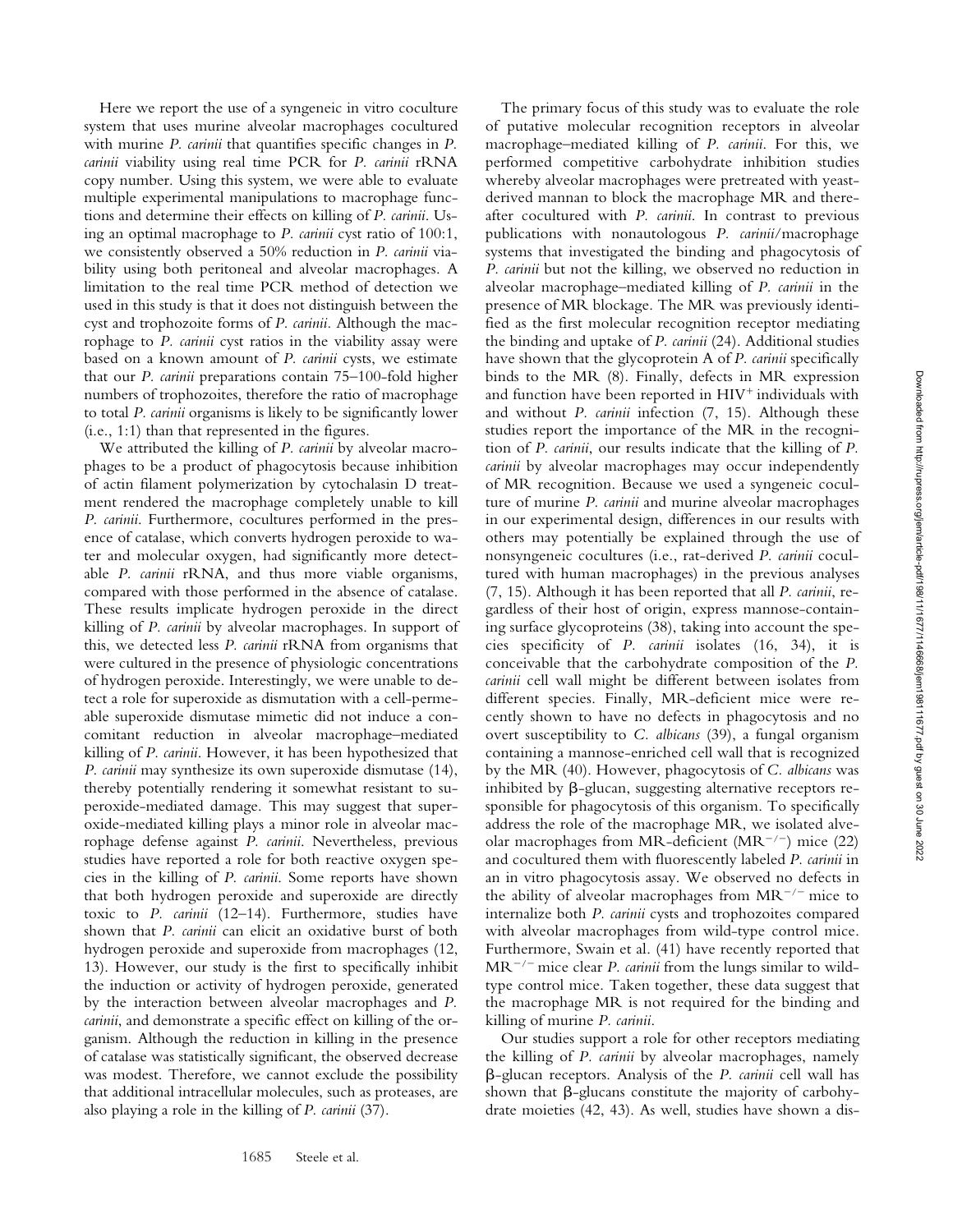$t$  tinct role for  $\beta$ -glucan receptors in the alveolar macrophage inflammatory response (10, 11). Recently, the major --glucan receptor on macrophages was identified as Dectin-1 (20, 21). Dectin-1 is a 28-kD, type II transmembrane receptor containing one lectin-like carbohydrate recognition domain, which recognizes  $\beta$ 1,3-linked and  $\beta$ 1,6linked glucans and intact fungal organisms. Therefore, we performed studies to address the role of  $\beta$ -glucan receptors in alveolar macrophage–mediated killing of *P. carinii*. Initial competitive carbohydrate inhibition studies showed poor killing of *P. carinii* by alveolar macrophages in the presence of *S. cerevisiae*-derived glucan, suggesting that a  $\beta$ -glucan receptor was critical in nonopsonic killing of *P. carinii*. Subsequent studies using immunofluorescent microscopy showed high levels of Dectin-1  $\beta$ -glucan receptor expression on alveolar macrophages. Preincubation of alveolar macrophages with an anti–Dectin-1 monoclonal antibody significantly abrogated the killing of *P. carinii*. We confirmed the interaction of Dectin-1 on alveolar macrophages and *P. carinii* by using fluorescent deconvolution microscopy that showed alveolar macrophages binding *P. carinii* in the presence of low concentrations of anti–Dectin-1 antibody but not in the presence of 20-fold higher concentrations. We were also able to demonstrate colocalization of Dectin-1 interacting with the *P. carinii* cell wall. Additional studies showed that RAW 264.7 macrophages overexpressing Dectin-1 bound *P. carinii* at higher levels than control macrophages and the binding was significantly inhibited when Dectin-1 was blocked. Finally, confirming the importance of Dectin-1 in recognition and internalization of *P. carinii*, alveolar macrophages from  $MR^{-/-}$  mice pretreated with anti–Dectin-1 antibody have significant reductions in *P. carinii* internalization. Taken together, our results support the discovery of the Dectin-1  $\beta$ -glucan receptor as a critical receptor responsible for the nonopsonic recognition and subsequent inhibitory function by alveolar macrophages against *P. carinii*.

In addition, we report here that elicitation of the proinflammatory chemokine MIP-2 from alveolar macrophages by whole *P. carinii* organisms is also dependent on Dectin-1 as a 75% reduction in MIP-2 production was observed from alveolar macrophages pretreated with anti–Dectin-1 monoclonal antibody and exposed to *P. carinii*. Moreover, RAW 264.7 macrophages overexpressing Dectin-1 produced more MIP-2 than control macrophages when cocultured with *P. carinii* and the elicitation of MIP-2 was completely abrogated when these cells were pretreated with anti–Dectin-1 antibody. Dectin-1 was initially reported to contain an immunoreceptor tyrosine-based activation motif in the cytoplasmic tail (44). A recent study reported production of TNF- $\alpha$  in response to zymosan, *C. albicans*, and *S. cerevisiae* by the RAW macrophage cell line that overexpressed Dectin-1 (26). Furthermore, zymosan-induced TNF- $\alpha$  production was significantly blunted in RAW cells transfected with truncated Dectin-1 or with Dectin-1 containing a mutated immunoreceptor tyrosine-based activation motif (26). Although alveolar macrophages have been

shown to produce both TNF- $\alpha$  and MIP-2 in response to purified P. carinii cell wall  $\beta$ -glucans, we were unable to elicit significant levels of TNF- $\alpha$  using whole *P. carinii* organisms (unpublished data). Nevertheless, we show that alveolar macrophage–mediated proinflammatory chemokine responses to *P. carinii* requires Dectin-1.

We also examined alveolar macrophage–mediated killing of *P. carinii* through opsonic pathways and determined whether Dectin-1 was required. Opsonized *P. carinii* could be killed by alveolar macrophages either through Dectin-1–mediated phagocytosis or FcRII/III-mediated phagocytosis. However, upon blockage of both Dectin-1 and FcRII/III, alveolar macrophages were completely unable to kill opsonized *P. carinii*.

In conclusion, our data indicates that nonopsonic macrophage-mediated killing of *P. carinii* is specifically dependent on recognition of  $P$ . *carinii* by the Dectin-1  $\beta$ -glucan receptor leading to phagocytosis and subsequent killing of the organism by hydrogen peroxide. Furthermore, we report that the Dectin-1  $\beta$ -glucan receptor is required for efficient elicitation of proinflammatory chemokines, such as MIP-2, by alveolar macrophages in response to *P. carinii*.  $\beta$ 1,3-linked and  $\beta$ 1,6-linked glucan moieties are prevalent in the cell walls of such medically important fungi as *Aspergillus fumigatus* and *C. albicans* (45). Further investigations into the role of Dectin-1 in these fungal diseases will provide invaluable insight as to how these organisms are recognized by the innate immune system. Finally, although it is not currently known whether HIV infection affects Dectin-1 expression, our results support the importance of developing antibody-based vaccination strategies (18) for *P. carinii* as anti–*P. carinii* IgG not only significantly enhanced alveolar macrophage host defense against *P. carinii*, but also restored macrophage phagocytosis in the presence of Dectin-1 blockage.

This work was supported by Public Health Service grants HL61721 and HL62052 (to J.K. Kolls) from the National Institutes of Health, National Heart, Lung, and Blood Institute, and by the Center for Lung Biology and Immunotherapy Health Excellence Fund, State of Louisiana Board of Regents (to J.E. Shellito). S. Gordon and G.D. Brown are funded by the Wellcome Trust and the Medical Research Council, UK.

*Submitted: 9 June 2003 Accepted: 10 October 2003*

## **References**

- 1. Ives, N.J., B.G. Gazzard, and P.J. Easterbrook. 2001. The changing pattern of AIDS-defining illnesses with the introduction of highly active antiretroviral therapy (HAART) in a London clinic. *J. Infect.* 42:134–139.
- 2. Morris, A., R.M. Wachter, J. Luce, J. Turner, and L. Huang. 2003. Improved survival with highly active antiretroviral therapy in HIV-infected patients with severe *Pneumocystis carinii* pneumonia. *AIDS.* 17:73–80.
- 3. Sullivan, J.H., R.D. Moore, J.C. Keruly, and R.E. Chaisson. 2000. Effect of antiretroviral therapy on the incidence of bac-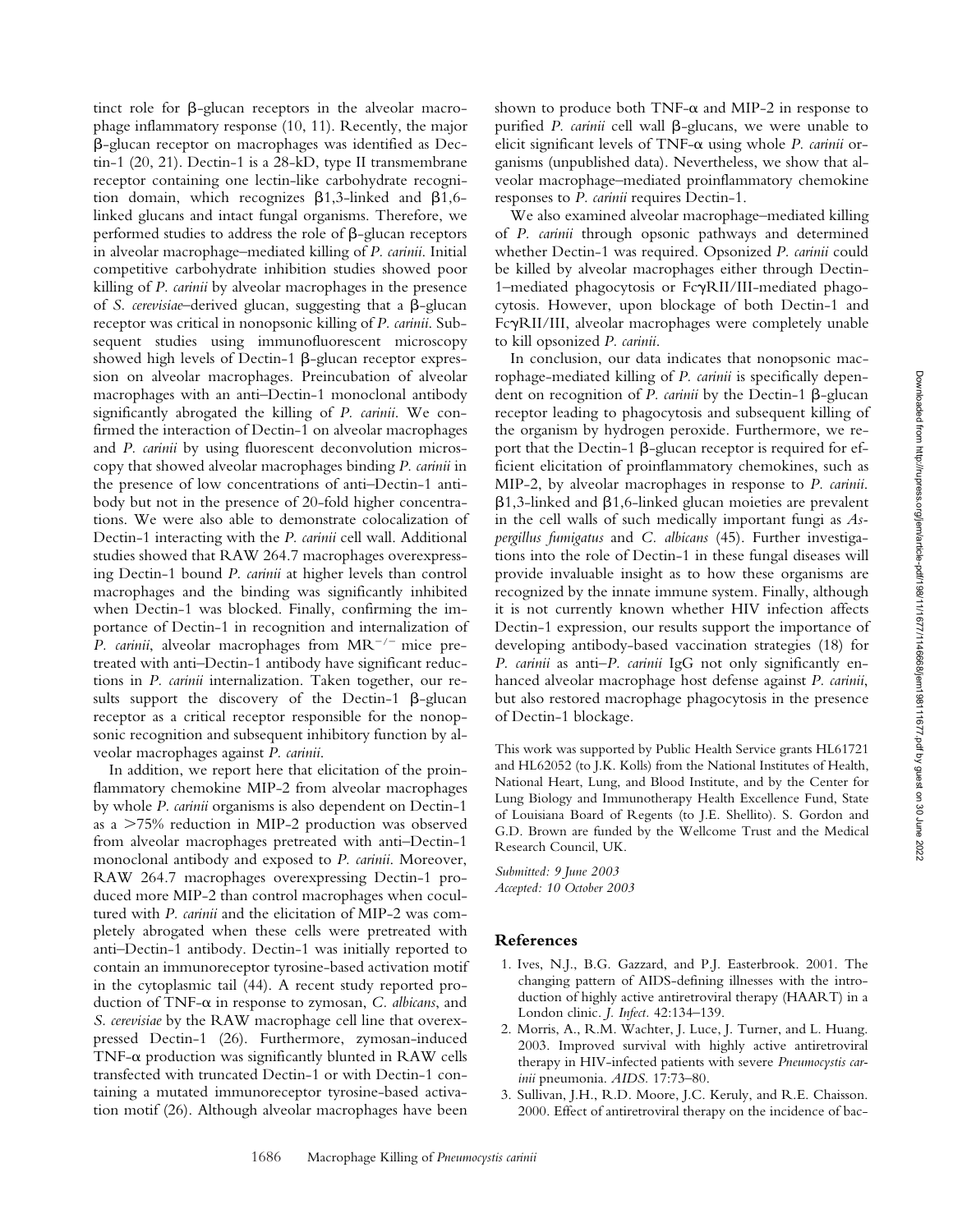terial pneumonia in patients with advanced HIV infection. *Am. J. Respir. Crit. Care Med.* 162:64–67.

- 4. Mayaud, C., A. Parrot, and J. Cadranel. 2002. Pyogenic bacterial lower respiratory tract infection in human immunodeficiency virus-infected patients. *Eur. Respir. J. Suppl.* 36:28s–39s.
- 5. Vassallo, R., C.F. Thomas, Jr., Z. Vuk-Pavlovic, and A.H. Limper. 1999. Alveolar macrophage interactions with *Pneumocystis carinii. J. Lab. Clin. Med.* 133:535–540.
- 6. Limper, A.H., J.S. Hoyte, and J.E. Standing. 1997. The role of alveolar macrophages in *Pneumocystis carinii* degradation and clearance from the lung. *J. Clin. Invest.* 99:2110–2117.
- 7. Koziel, H., Q. Eichbaum, B.A. Kruskal, P. Pinkston, R.A. Rogers, M.Y. Armstrong, F.F. Richards, R.M. Rose, and R.A. Ezekowitz. 1998. Reduced binding and phagocytosis of *Pneumocystis carinii* by alveolar macrophages from persons infected with HIV-1 correlates with mannose receptor downregulation. *J. Clin. Invest.* 102:1332–1344.
- 8. O'Riordan, D.M., J.E. Standing, and A.H. Limper. 1995. *Pneumocystis carinii* glycoprotein A binds macrophage mannose receptors. *Infect. Immun.* 63:779–784.
- 9. Hoffman, O.A., J.E. Standing, and A.H. Limper. 1993. *Pneumocystis carinii* stimulates tumor necrosis factor-alpha release from alveolar macrophages through a beta-glucan-mediated mechanism. *J. Immunol.* 150:3932–3940.
- 10. Vassallo, R., J.E. Standing, and A.H. Limper. 2000. Isolated *Pneumocystis carinii* cell wall glucan provokes lower respiratory tract inflammatory responses. *J. Immunol.* 164:3755–3763.
- 11. Vassallo, R., J. Standing, and A.H. Limper. 1999. Beta-glucan from *Pneumocystis carinii* stimulates TNF alpha release from alveolar macrophages. *J. Eukaryot. Microbiol.* 46:145S.
- 12. Hidalgo, H.A., R.J. Helmke, V.F. German, and J.A. Mangos. 1992. *Pneumocystis carinii* induces an oxidative burst in alveolar macrophages. *Infect. Immun.* 60:1–7.
- 13. Laursen, A.L., B. Moller, J. Rungby, C.M. Petersen, and P.L. Andersen. 1994. *Pneumocystis carinii*-induced activation of the respiratory burst in human monocytes and macrophages. *Clin. Exp. Immunol.* 98:196–202.
- 14. Pesanti, E.L. 1984. *Pneumocystis carinii*: oxygen uptake, antioxident enzymes, and susceptibility to oxygen-mediated damage. *Infect. Immun.* 44:7–11.
- 15. Koziel, H., X. Li, M.Y. Armstrong, F.F. Richards, and R.M. Rose. 2000. Alveolar macrophages from human immunodeficiency virus-infected persons demonstrate impaired oxidative burst response to *Pneumocystis carinii* in vitro. *Am. J. Respir. Cell Mol. Biol.* 23:452–459.
- 16. Wakefield, A.E. 2002. Pneumocystis carinii. *Br. Med. Bull.* 61:175–188.
- 17. Downing, J.F., D.L. Kachel, R. Pasula, and W.J. Martin. 1999. Gamma interferon stimulates rat alveolar macrophages to kill *Pneumocystis carinii* by L-arginine and tumor necrosis factor dependent mechanisms. *Infect. Immun.* 67:1347–1352.
- 18. Zheng, M., J.E. Shellito, L. Marrero, Q. Zhong, S. Julian, P. Ye, V. Wallace, P. Schwarzenberger, and J.K. Kolls. 2001. CD4(+) T cell-independent vaccination against *Pneumocystis carinii* in mice. *J. Clin. Invest.* 108:1469–1474.
- 19. Steele, C., M. Zheng, E. Young, L. Marrero, J.E. Shellito, and J.K. Kolls. 2002. Increased host resistance against *Pneumocystis carinii* pneumonia in gammadelta T-cell-deficient mice: protective role of gamma interferon and  $CD8(+)$  T cells. *Infect. Immun.* 70:5208–5215.
- 20. Brown, G.D., P.R. Taylor, D.M. Reid, J.A. Willment, D.L. Williams, L. Martinez-Pomares, S.Y.C. Wong, and S. Gordon. 2002. Dectin-1 is a major  $\beta$ -glucan receptor on macro-

phages. *J. Exp. Med.* 196:407–412.

- 21. Brown, G.D., and S. Gordon. 2001. Innate recognition: a new receptor for β-glucans. *Nature*. 413:36-37.
- 22. Lee, S.J., S. Evers, D. Roeder, A.F. Parlow, J. Risteli, L. Risteli, Y.C. Lee, T. Feizi, H. Langen, and M.C. Nussenzweig. 2002. Mannose receptor-mediated regulation of serum glycoprotein homeostasis. *Science.* 295:1898–1901.
- 23. Shellito, J., V.V. Suzara, W. Blumenfeld, J.M. Beck, H.J. Steger, and T.H. Ermak. 1990. A new model of *Pneumocystis carinii* infection in mice selectively depleted of helper T lymphocytes. *J. Clin. Invest.* 85:1686–1693.
- 24. Kolls, J.K., S. Habetz, M.K. Shean, C. Vazquez, J.A. Brown, D. Lei, P. Schwarzenberger, P. Ye, S. Nelson, W.R. Summer, et al. 1999. IFN-gamma and  $CD8+T$  cells restore host defenses against *Pneumocystis carinii* in mice depleted of CD4 T cells. *J. Immunol.* 162:2890–2894.
- 25. Ezekowitz, R.A., D.J. Williams, H. Koziel, M.Y. Armstrong, A. Warner, F.F. Richards, and R.M. Rose. 1991. Uptake of *Pneumocystis carinii* mediated by the macrophage mannose receptor. *Nature.* 351:155–158.
- 26. Brown, G.D., J. Herre, D.L. Williams, J.A. Willment, A.S.J. Marshall, and S. Gordon. 2003. Dectin-1 mediates the biological effects of β-glucans. *J. Exp. Med.* 197:1119-1124.
- 27. Masur, H., and T.C. Jones. 1978. The interaction in vitro of *Pneumocystis carinii* with macrophages and L-cells. *J. Exp. Med.* 147:157–170.
- 28. Faulkner, K.M., S.I. Liochev, and I. Fridovich. 1994. Stable Mn(III) porphyrins mimic superoxide dismutase in vitro and substitute for it in vivo. *J. Biol. Chem.* 269:23471–23476.
- 29. Giron-Calle, J., and H.J. Forman. 2000. Phospholipase D and priming of the respiratory burst by  $H_2O_2$  in NR8383 alveolar macrophages. *Am. J. Respir. Cell Mol. Biol.* 23:748–754.
- 30. Gordon, S. 2002. Pattern recognition receptors: doubling up for the innate immune response. *Cell.* 111:927–930.
- 31. Beck, J.M., and A.G. Harmsen. 1998. Lymphocytes in host defense against *Pneumocystis carinii. Semin. Respir. Infect.* 13: 330–338.
- 32. Marcotte, H., D. Levesque, K. Delanay, A. Bourgeault, D.R. de la, S. Brochu, and M.C. Lavoie. 1996. *Pneumocystis carinii* infection in transgenic B cell-deficient mice. *J. Infect. Dis.* 173:1034–1037.
- 33. Gigliotti, F., and A.G. Harmsen. 1997. *Pneumocystis carinii* host origin defines the antibody specificity and protective response induced by immunization. *J. Infect. Dis.* 176:1322–1326.
- 34. Guillot, J., C. Demanche, J.P. Hugot, M. Berthelemy, A.E. Wakefield, E. Dei-Cas, and R. Chermette. 2001. Parallel phylogenies of *Pneumocystis* species and their mammalian hosts. *J. Eukaryot. Microbiol.* S1:113s–115s.
- 35. Stehle, S.E., R.A. Rogers, A.G. Harmsen, and R.A.B. Ezekowitz. 2000. A soluble mannose receptor immunoadhesin enhances phagocytosis of *Pneumocystis carinii* by human polymorphonuclear leukocytes *in vitro. Scand. J. Immunol.* 52:131–137.
- 36. Fraser, I.P., K. Takahashi, H. Koziel, B. Fardin, A. Harmsen, and R.A.B. Ezekowitz. 2000. *Pneumocystis carinii* enhances soluble mannose receptor production by macrophages. *Microbes Infect.* 2:1305–1310.
- 37. Reeves, E.P., H. Lu, H.L. Jacobs, C.G. Messina, S. Bolsover, G. Gabella, E.O. Potma, A. Warley, J. Roes, and A.W. Segal. 2002. Killing activity of neutrophils is mediated through activation of proteases by K + flux. *Nature*. 416:291-297.
- 38. Gigliotti, F. 1992. Host species-specific antigenic variation of a mannosylated surface glycoprotein of *Pneumocystis carinii*. *J. Infect. Dis.* 165:329–336.